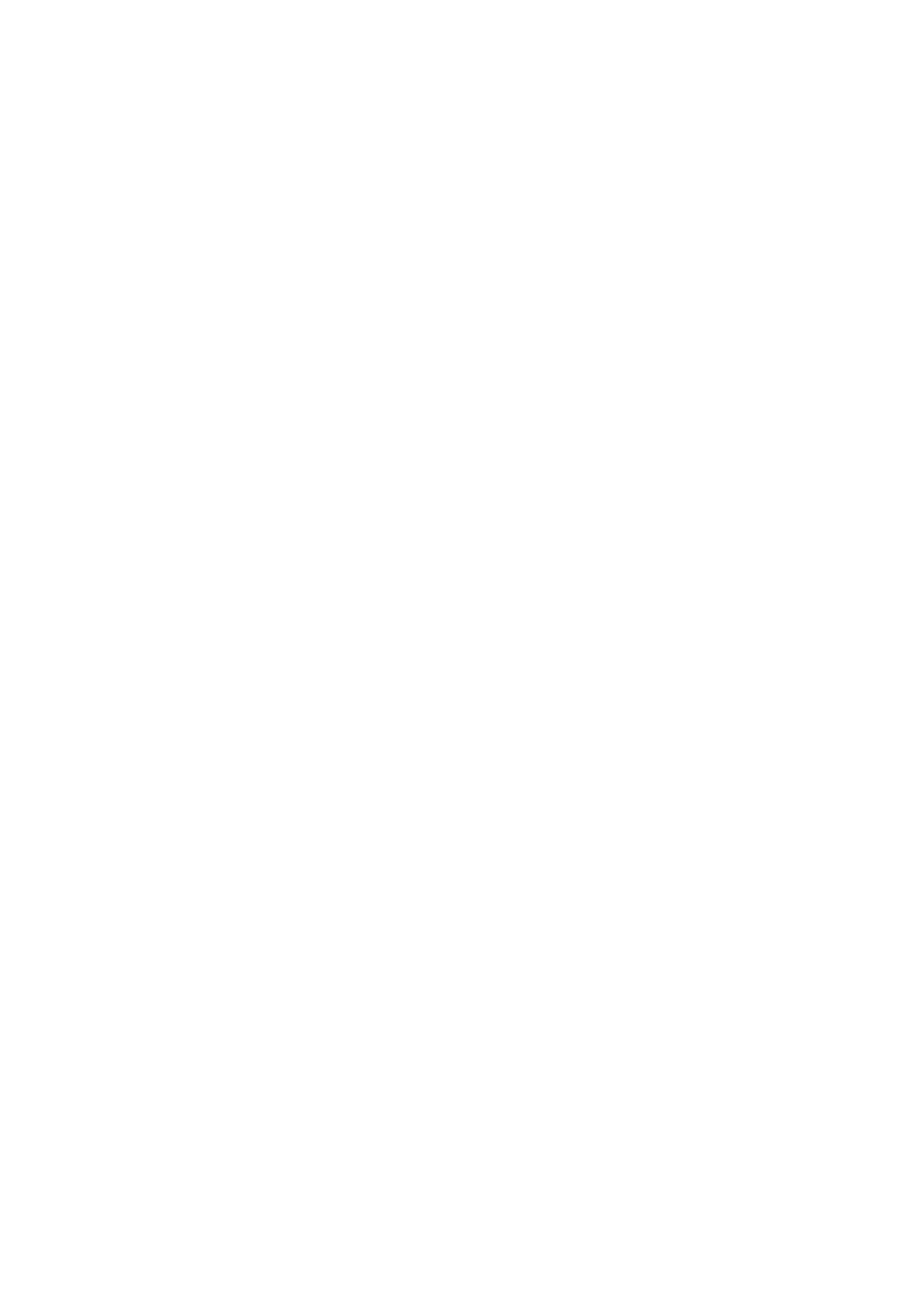# Contents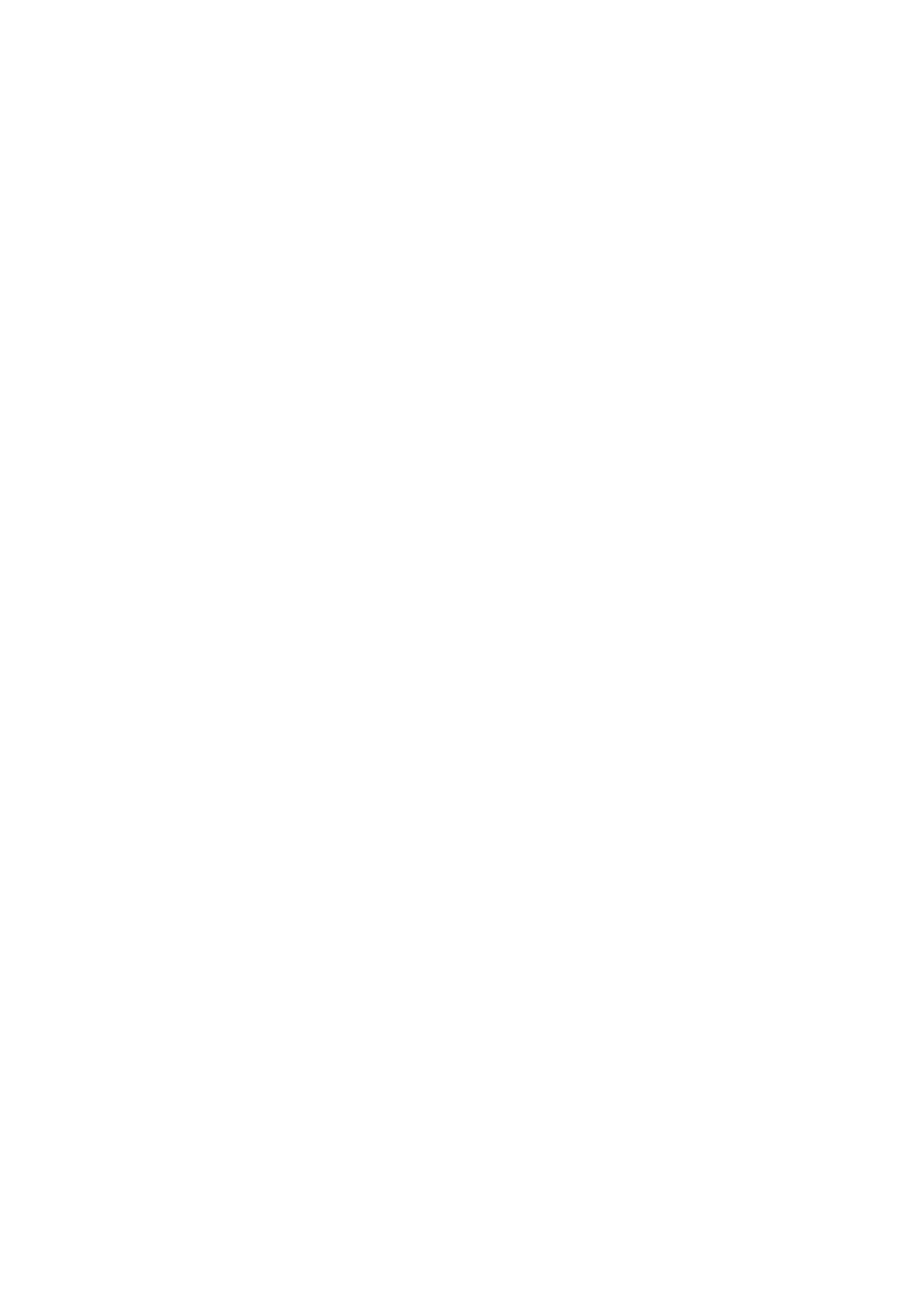#### <span id="page-4-0"></span>**Notes**

PLEASE READ THE FOLLOWING INSTRUCTION CAREFULLY BEFORE INSTALLATION:



- 1. It's normal for indoor use. If it needs long-term outdoor work, please use canopy to protect it against rain.
- 2. Install the device steadily on a smooth ground without vibration. Violent shaking may cause the device to report false alarms.
- 3. Choose to install in areas away from high frequency devices and large mobile metals to avoid interference.
- 4. Before installation, you must distinguish between the right and left door panel and the location of the corresponding identification.
- 5. Pay attention to bolts and screws of the connecting parts of the door body to ensure that the door body is firmly installed without shaking.
- 6. Make sure the circuits are connected correctly and firmly.
- 7. When installing the devices side by side, you should pay attention to setting up different working channel to avoid interference.
- 8. Each device has a warranty card, with which users can have their devices maintained or repaired free of charge within the warranty period.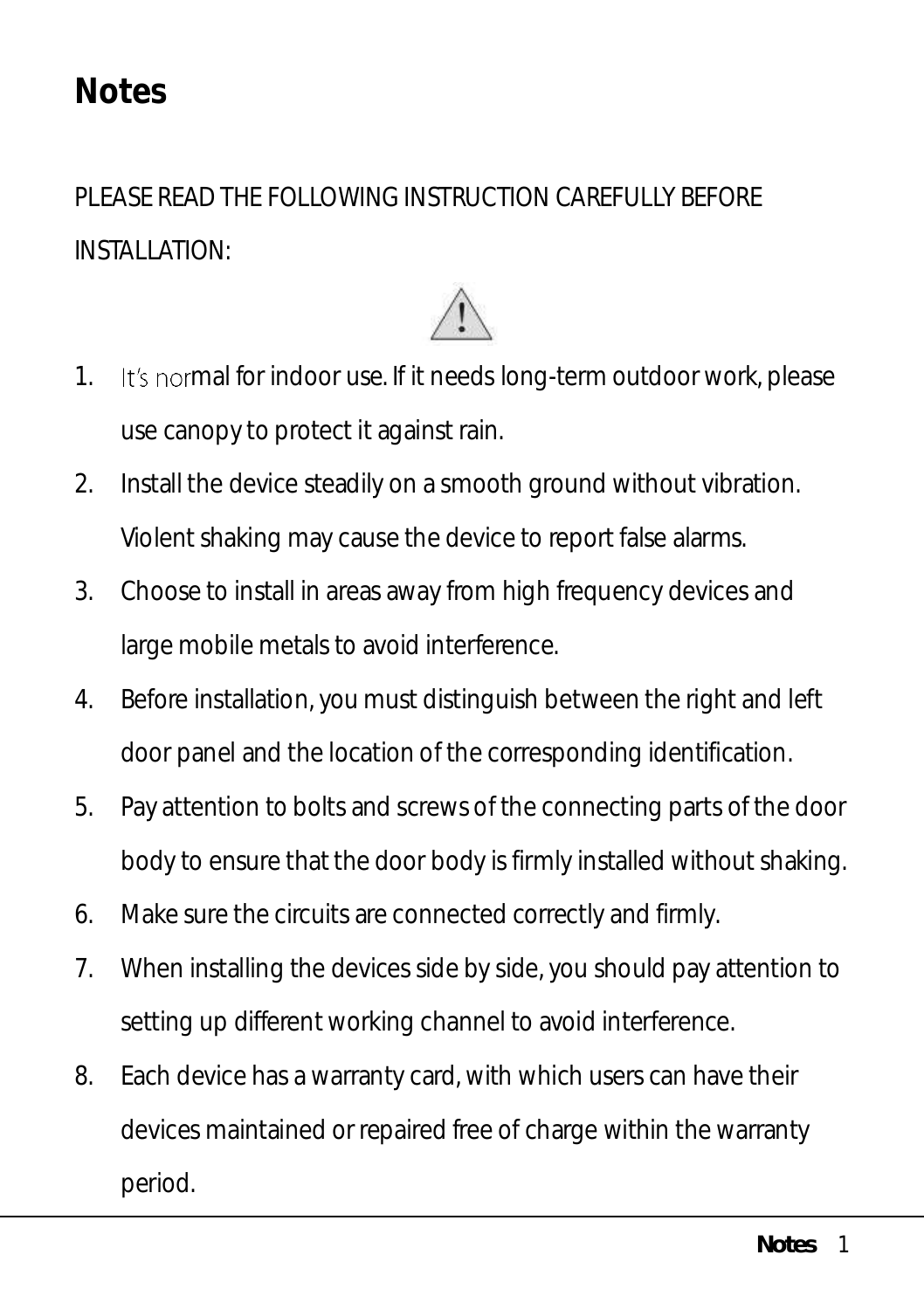### <span id="page-5-0"></span>**Packing List**

Thank you for purchasing the walk through metal detectors of our company. Please check whether the articles in the packing list are all contained in the packing case. Contact us if any article is missing or damaged.

| Packing list:                               |    |
|---------------------------------------------|----|
| (1) L side panel                            | 1  |
| (2) R side panel                            | 1  |
| (3) Front beam                              | 1  |
| (4) Rear beam                               |    |
| (5) Accessory box                           |    |
| (6) (Optional) Universal wheel              | 4  |
| (7) (Optional) Transparent rainproof canopy | 1  |
| Accessory box list:                         |    |
| $(1)$ Host                                  | 1  |
| (2) Adjustable metal bracket                | 1  |
| (3) Power adapter                           | 1  |
| (4) Remote control                          | 1  |
| $(5)$ Bolt                                  | 10 |
| (6) Hexagon wrench                          | 1  |
| (7) Allen screw                             | 4  |
| (8) User manual                             | 1  |
| (9) Signal cable connector                  |    |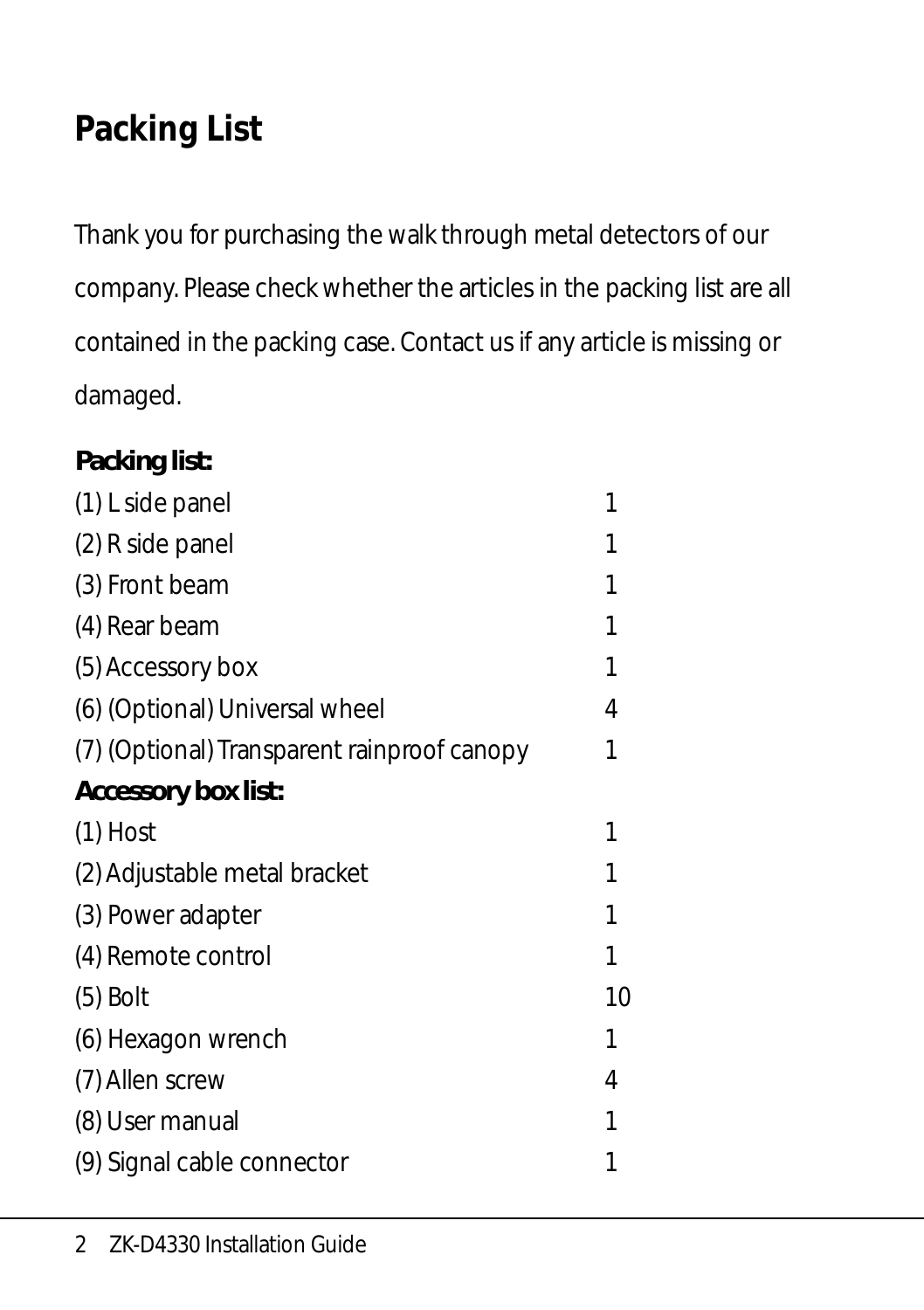<span id="page-6-0"></span>**Parts**



- 1. (Optional) Transparent rainproof canopy
- 2. Front beam 3. Rear beam
- 
- 
- 
- 4. Host 5. Alarm zone LED
- 6. Infrared sensors 7. Waterproof foot cover
- 8. Power interface, power button, and reserved linkage interface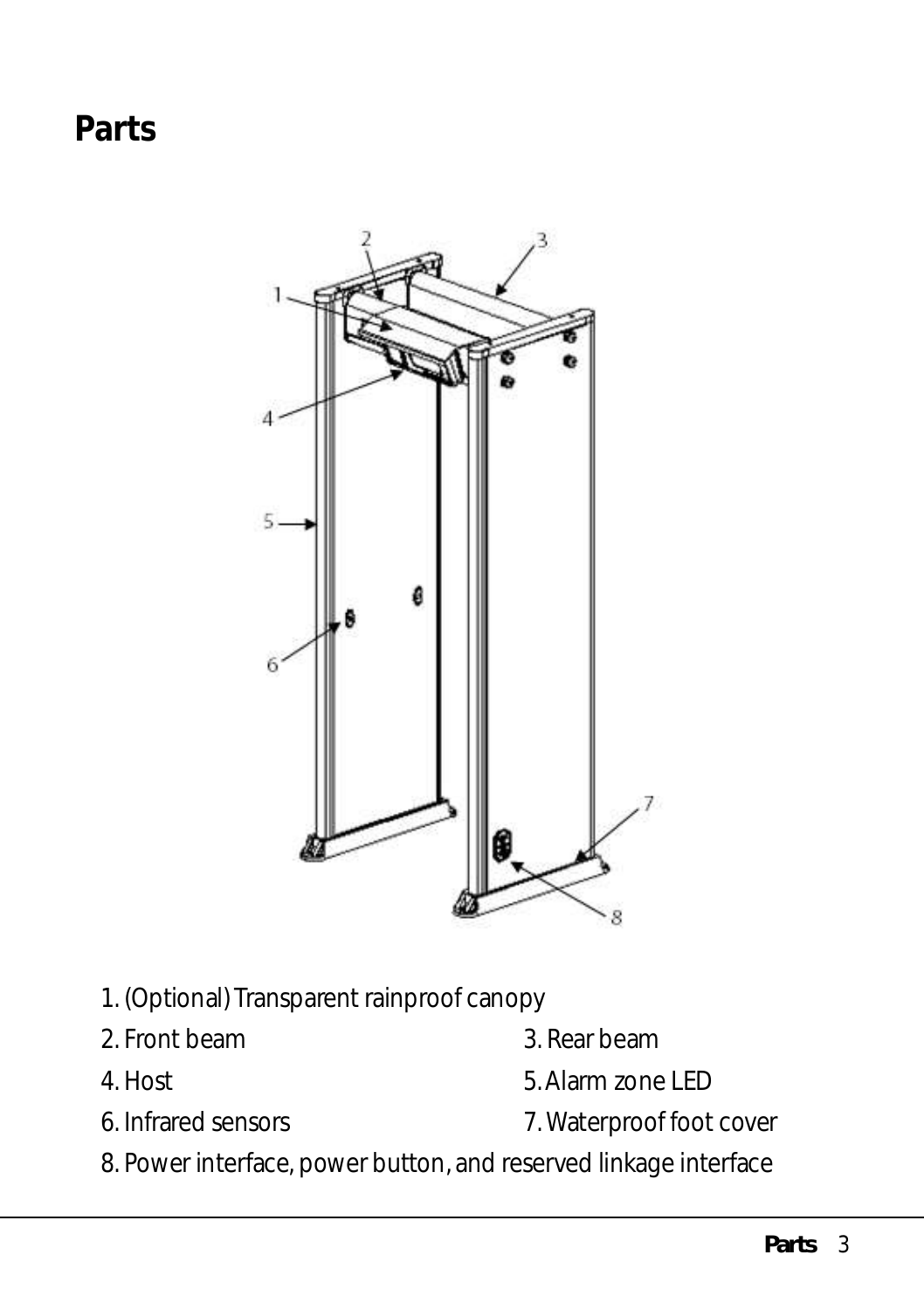### <span id="page-7-0"></span>**Installation**

After reading the installation notes and checking the packing list items, follow the following steps to install.

**Step 1:** Open the package and place the left and right door panel on the ground as shown below.

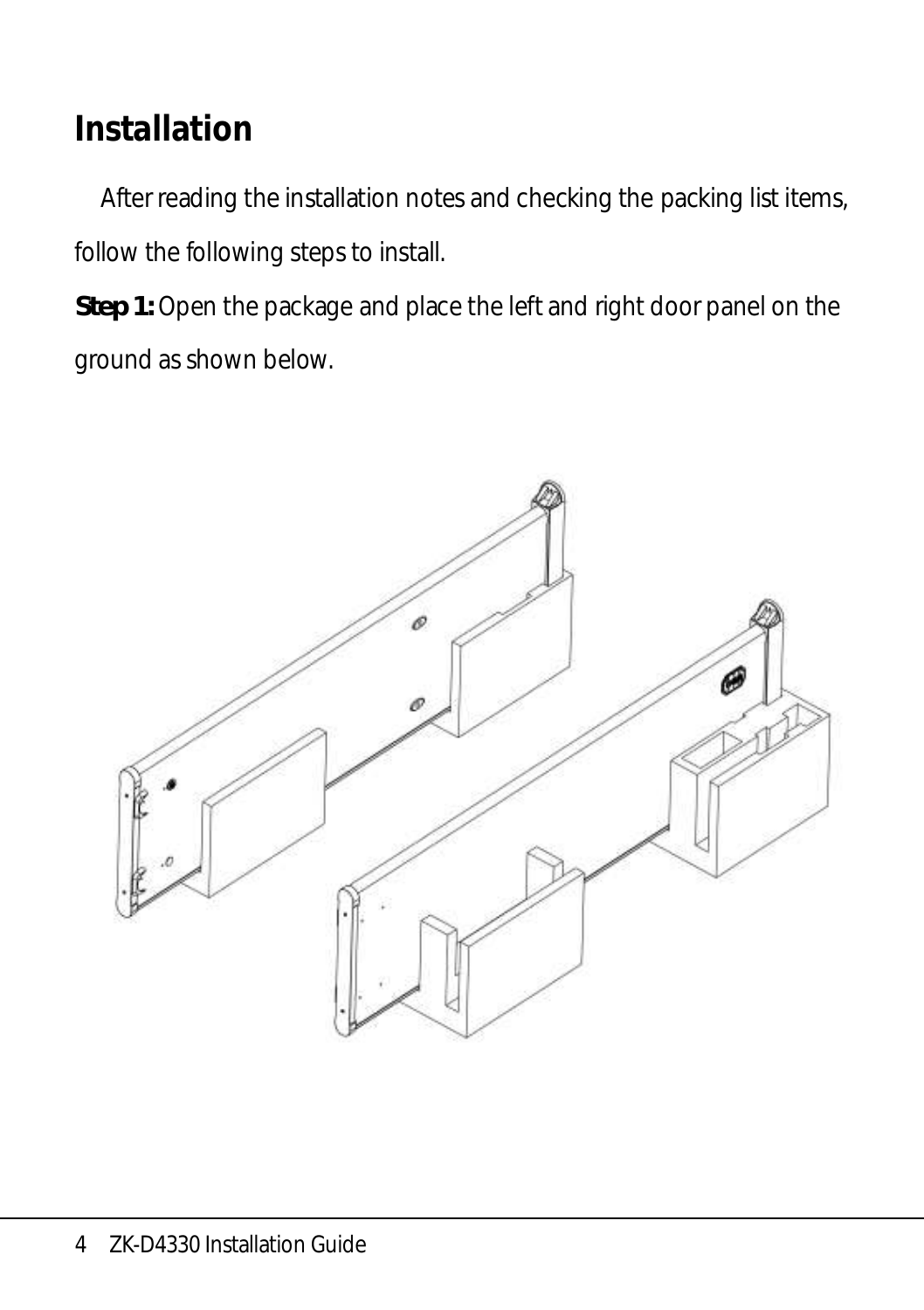**Step 2:** Connect the back beam with the left and right doors with bolts, as shown below. (Be careful not to tighten the bolts at this step)

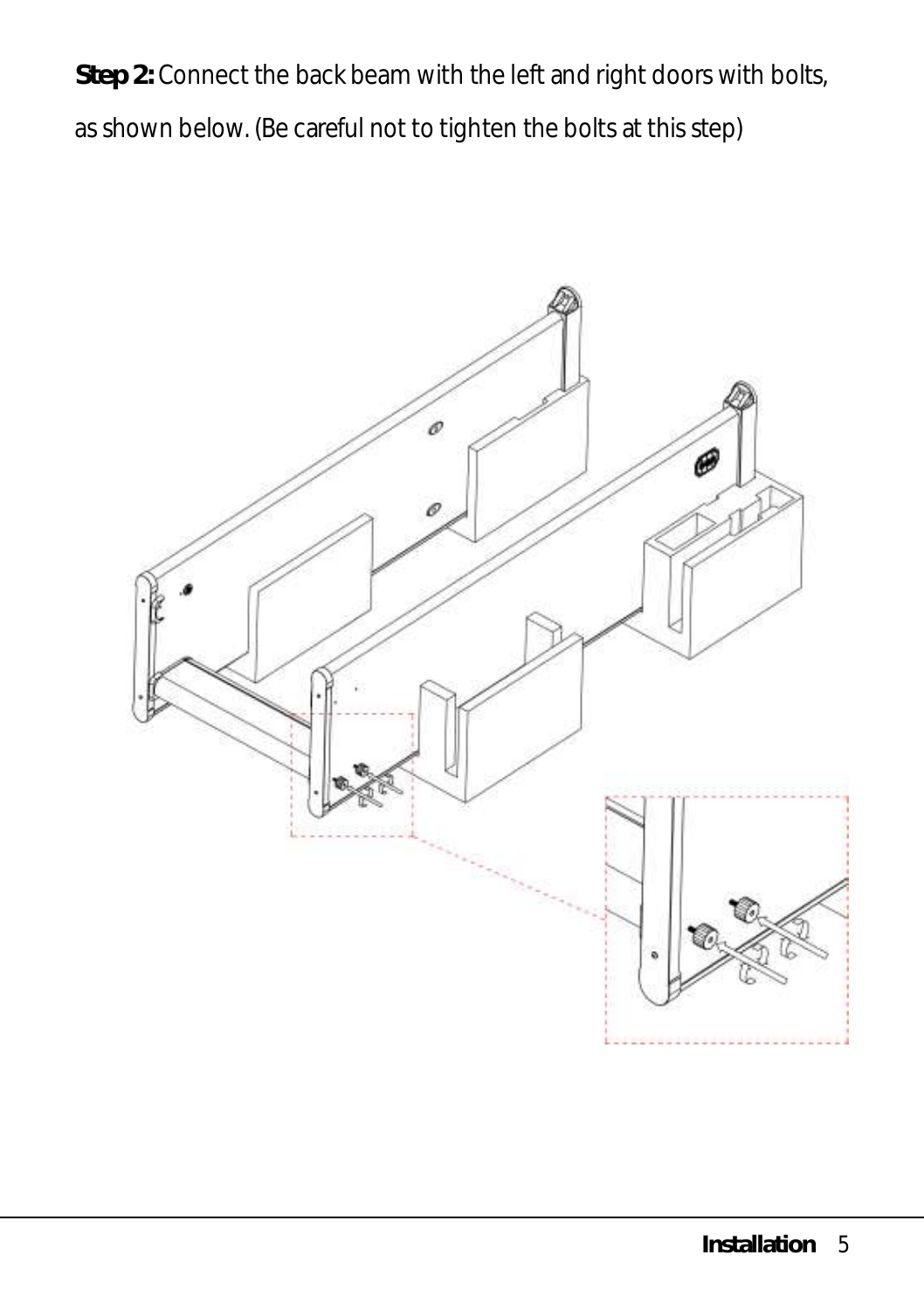**Step 3:** Open the host beam cover as shown below.



 $\triangleright$  The removal tips of the beams is shown below.

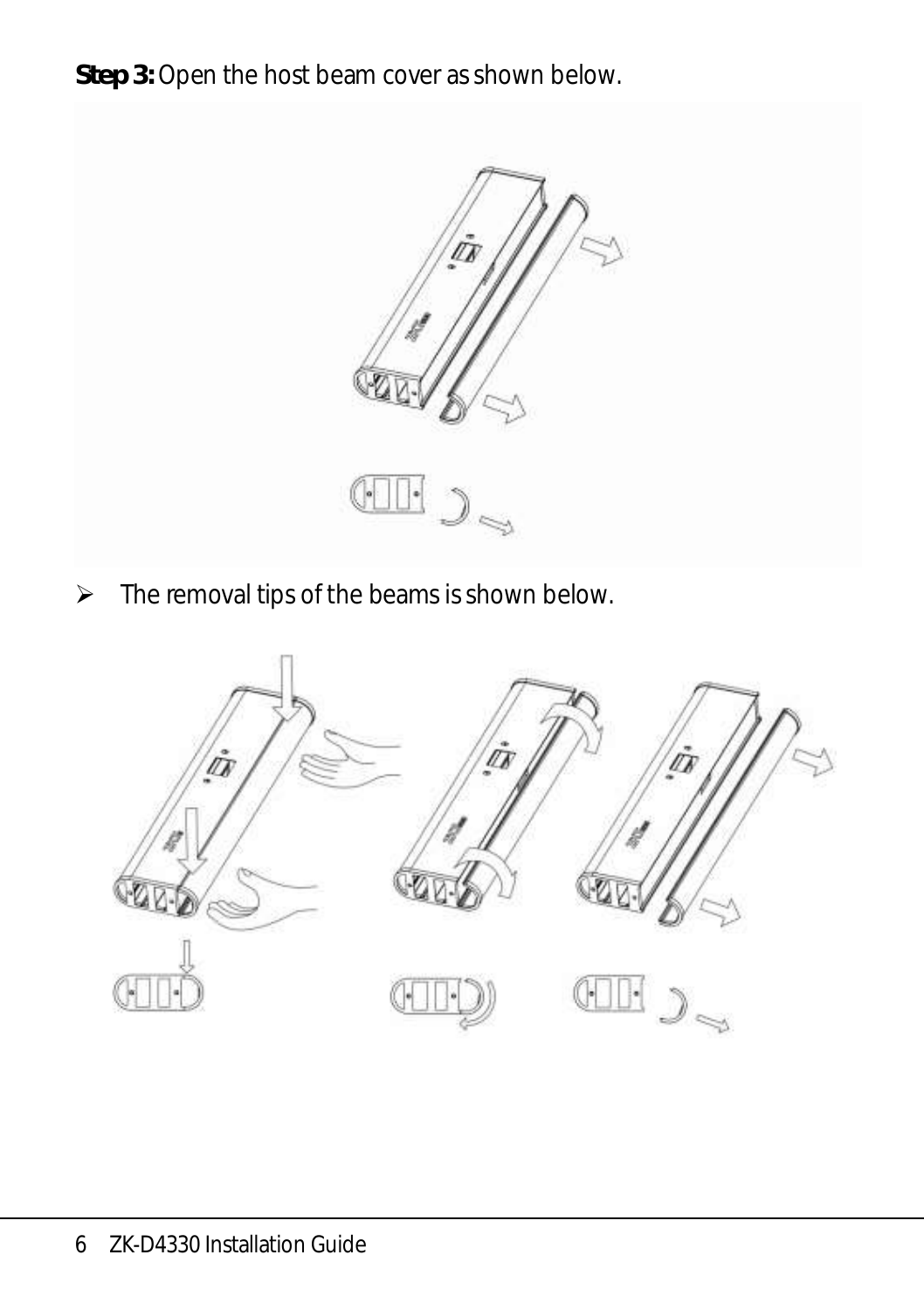**Step 4:** Use the bolt to connect the front beam to the left and right door plate and tighten the left and right side bolts, as shown below.

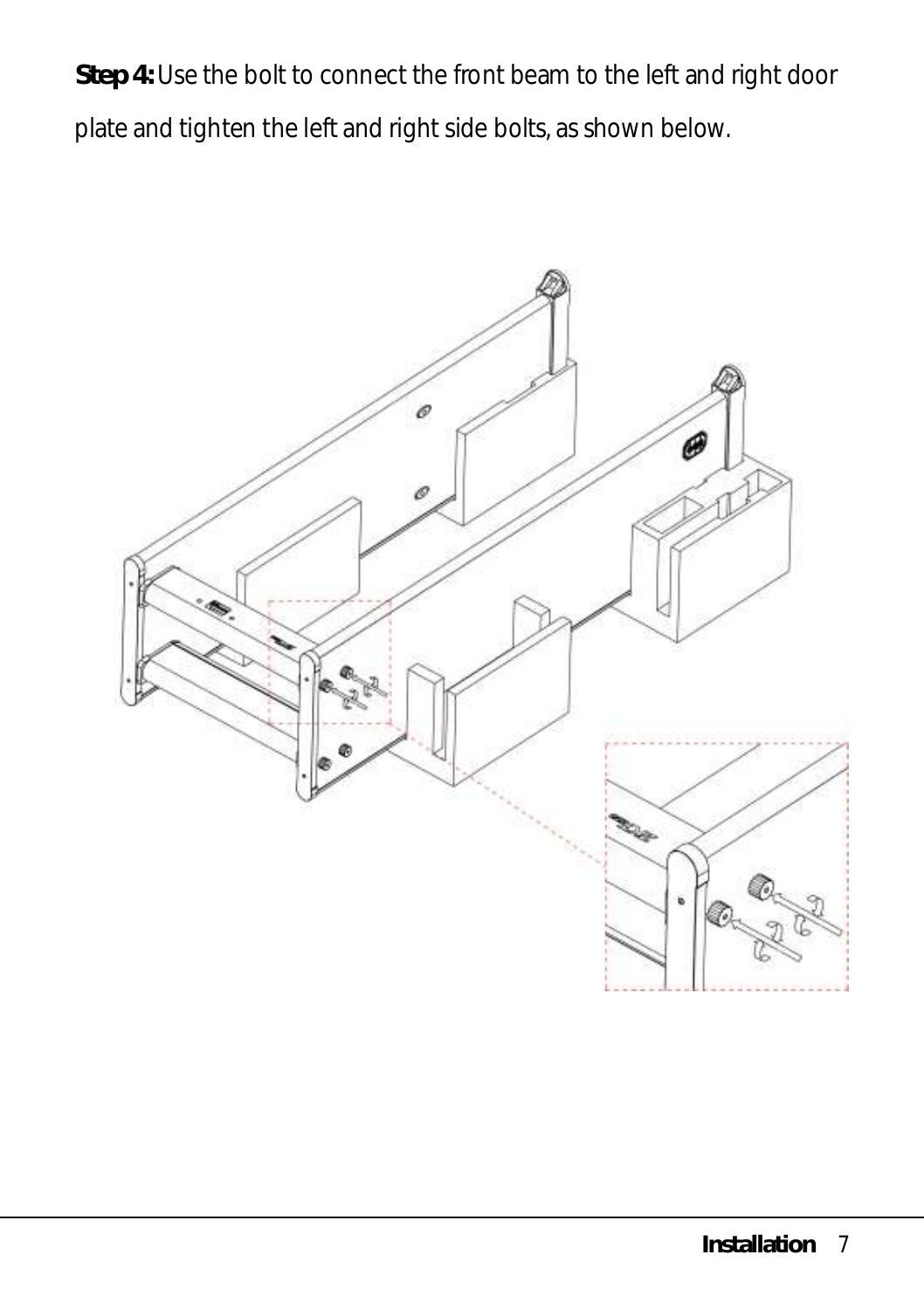**Step 5:** Install the host on the adjustable metal bracket, the screws and holes on both sides of the adjustable metal bracket can be fixed and adjust the display Angle of the host, as shown below.



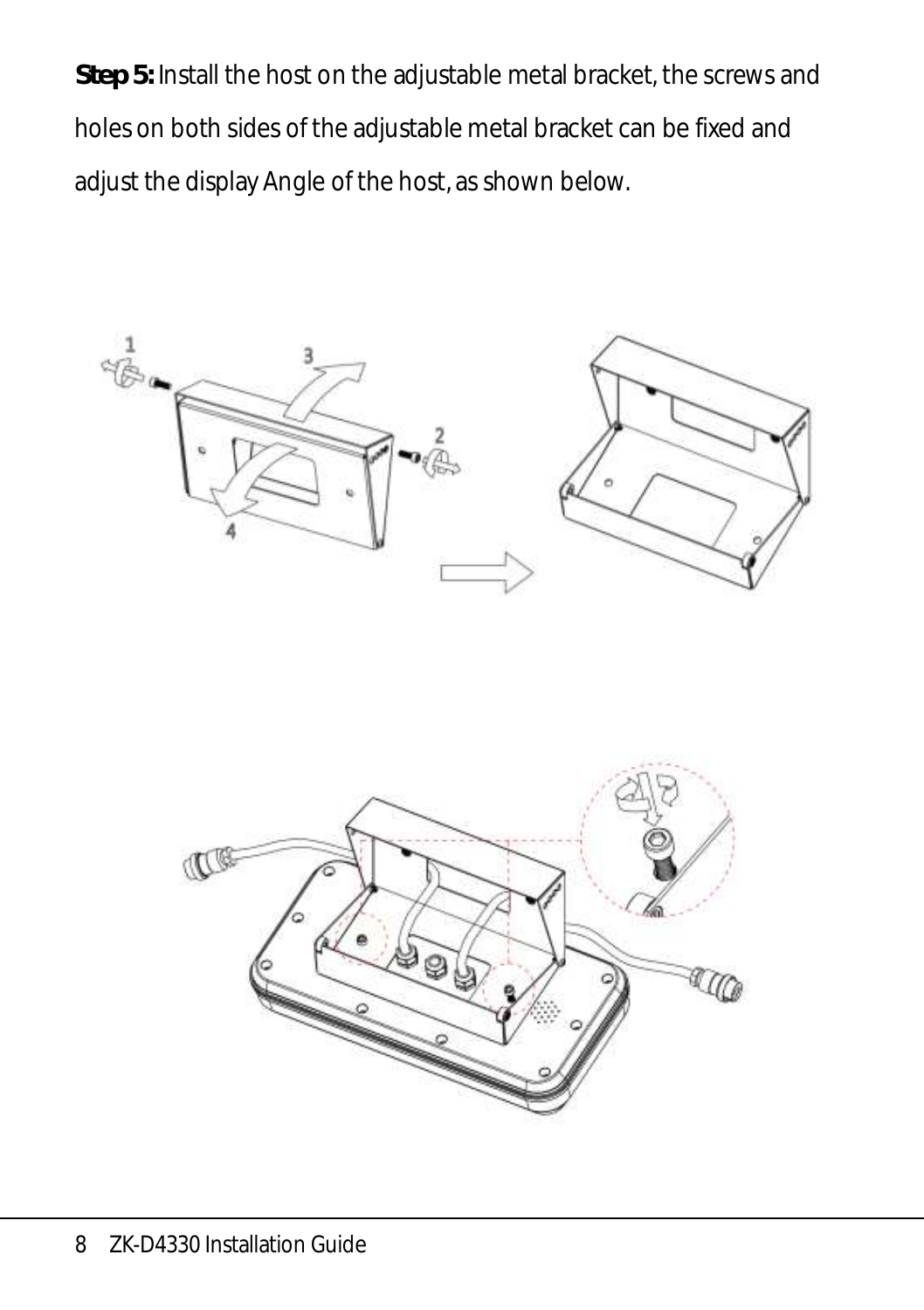**Step 6:** Pass the host signal line through the beam hole, as shown below.

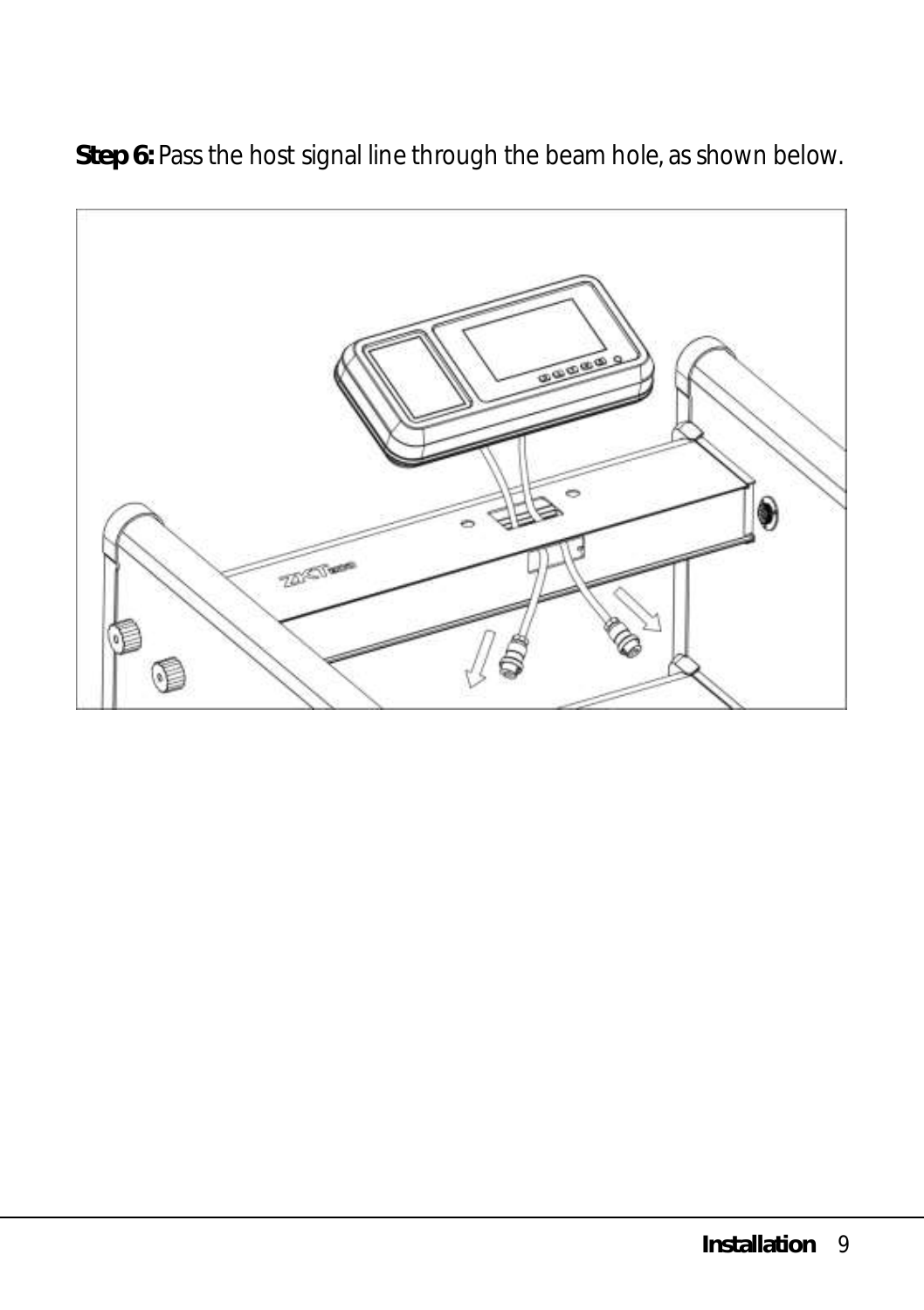**Step 7:** Connect the host to the front beam with bolts, as shown below.

(If you choose a waterproof cover, it can be installed together with host)



**Step 8:** Plugs in and tightened the signal wire, as shown below.

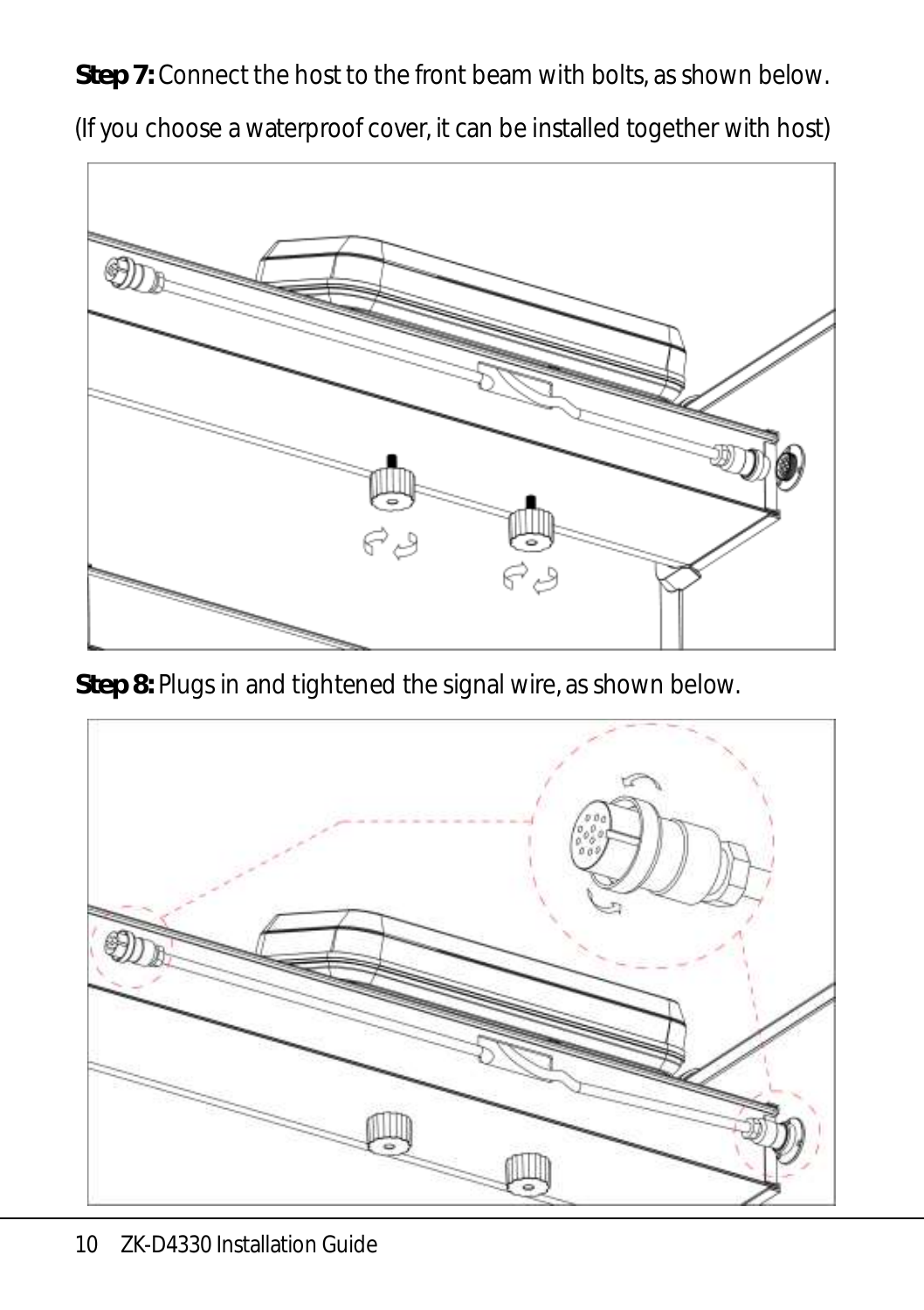**Step 9:** Cover the beam,as shown below.



 $\triangleright$  The installation tips of the beams is shown below.

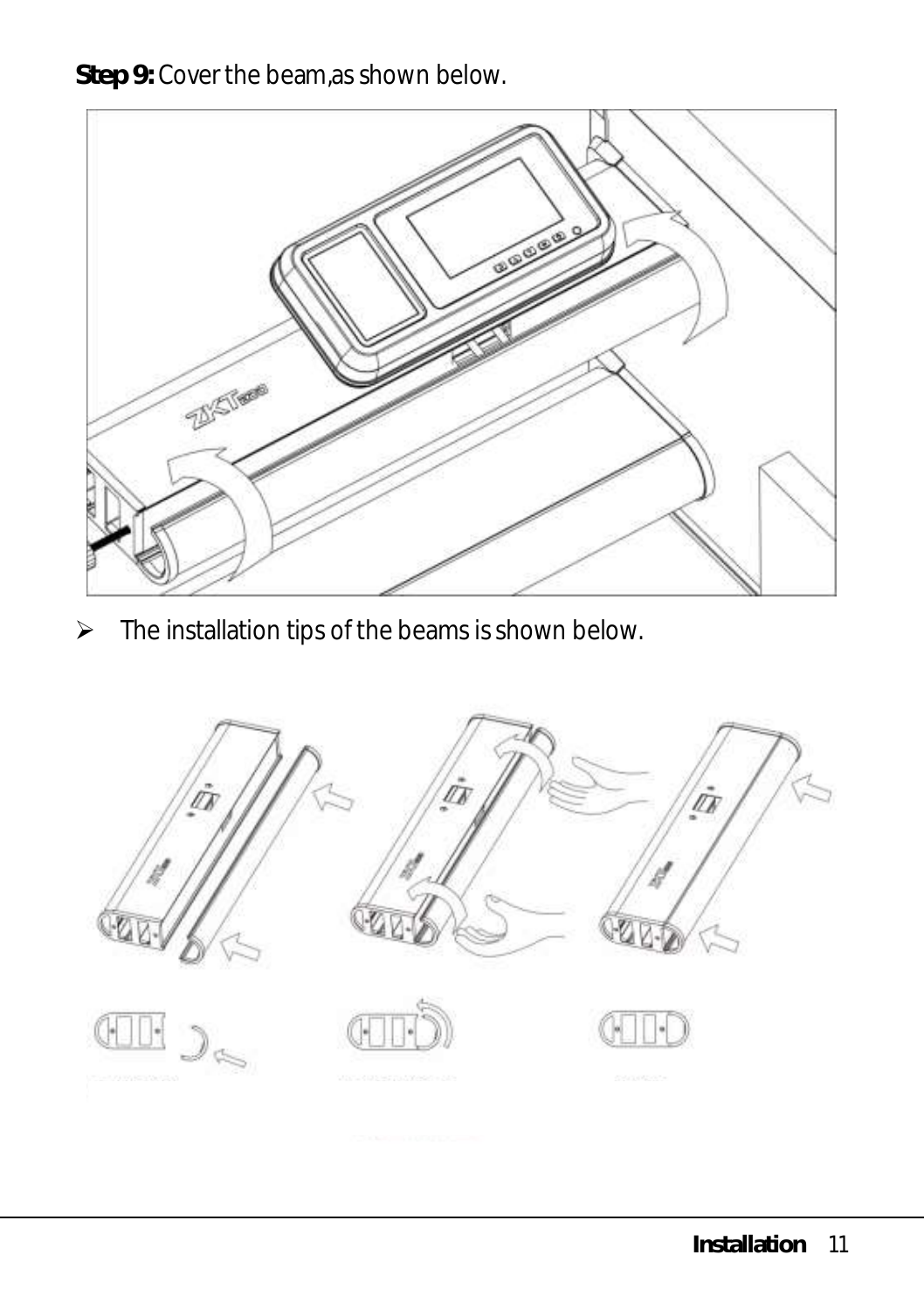**Step 10:** Lift the security door and move it to the designated position. Connect the power cord on the side of the door panel and press the power switch to enter the working state, as shown below.

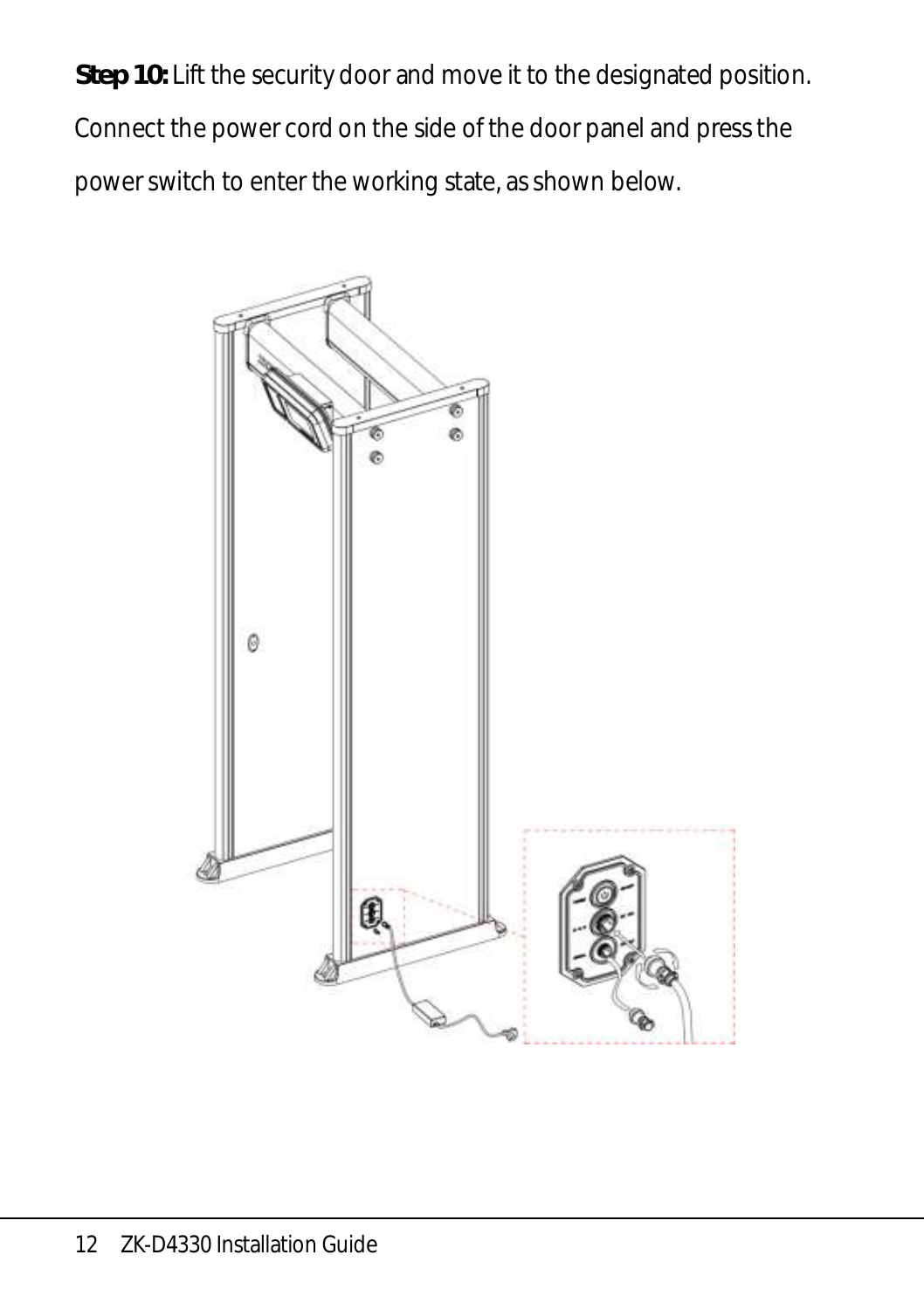#### <span id="page-16-0"></span>**Technical Parameters**



Input voltage: 100-240 V, 50/60 Hz

Working temperature: -20℃ ~ 50℃

External Dimensions (H x W x D): 2220 mm x 930 mm x 760 mm

Channel Dimensions (H x W x D): 2010 mm x 760 mm x 760 mm

Package Dimensions (H x W x D): 2300 mm x 335 mm x 800 mm

Gross weight: 70 [kg]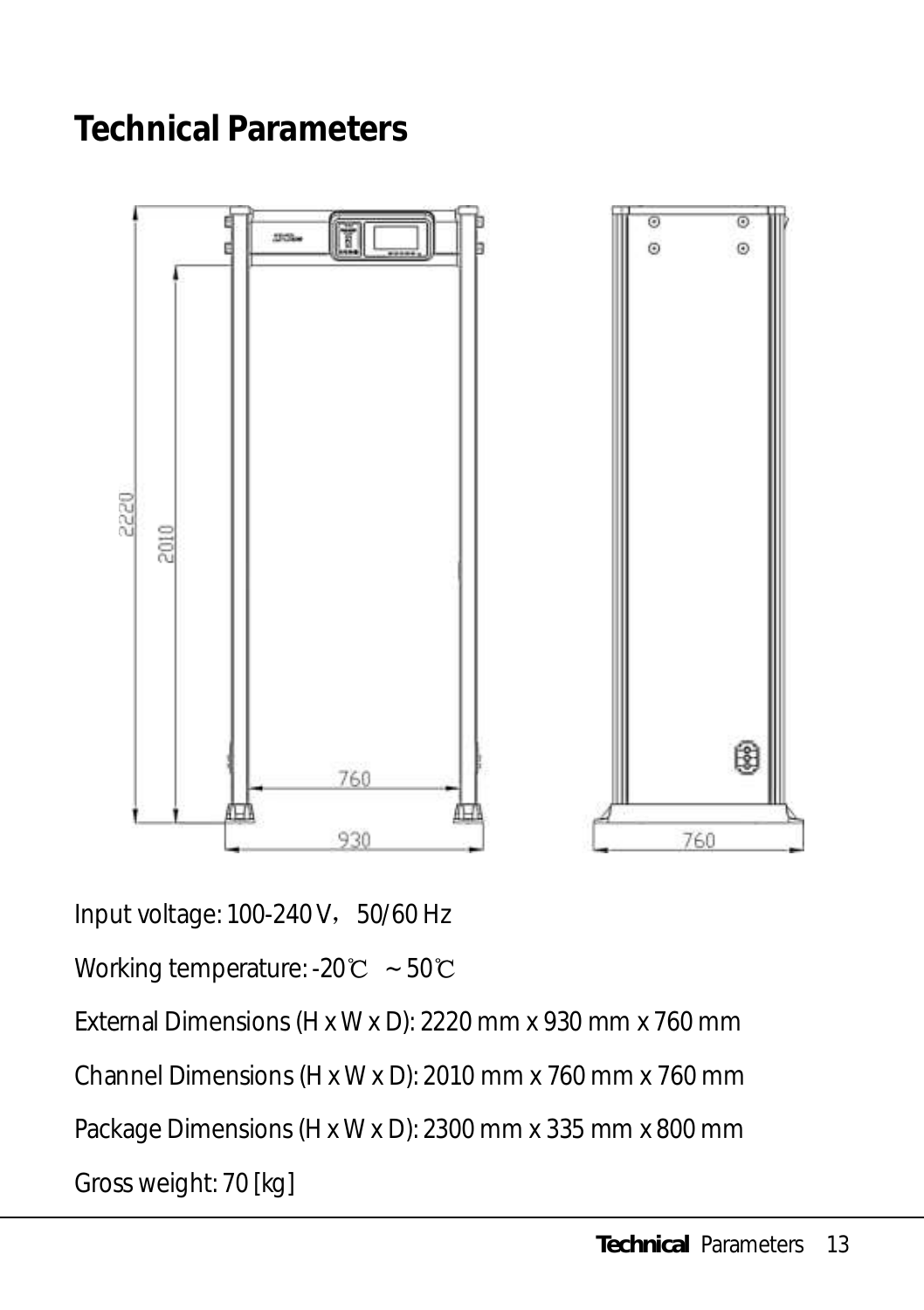## <span id="page-17-0"></span>**Factory Settings**

| Default Password       | 100000  |
|------------------------|---------|
| Audio alarm lasts      | 1S      |
| <b>LED</b> alarm lasts | 1S      |
| 1-12 Zone Sensitivity  | 220     |
| Overall Sensitivity    | 230     |
| Language               | English |